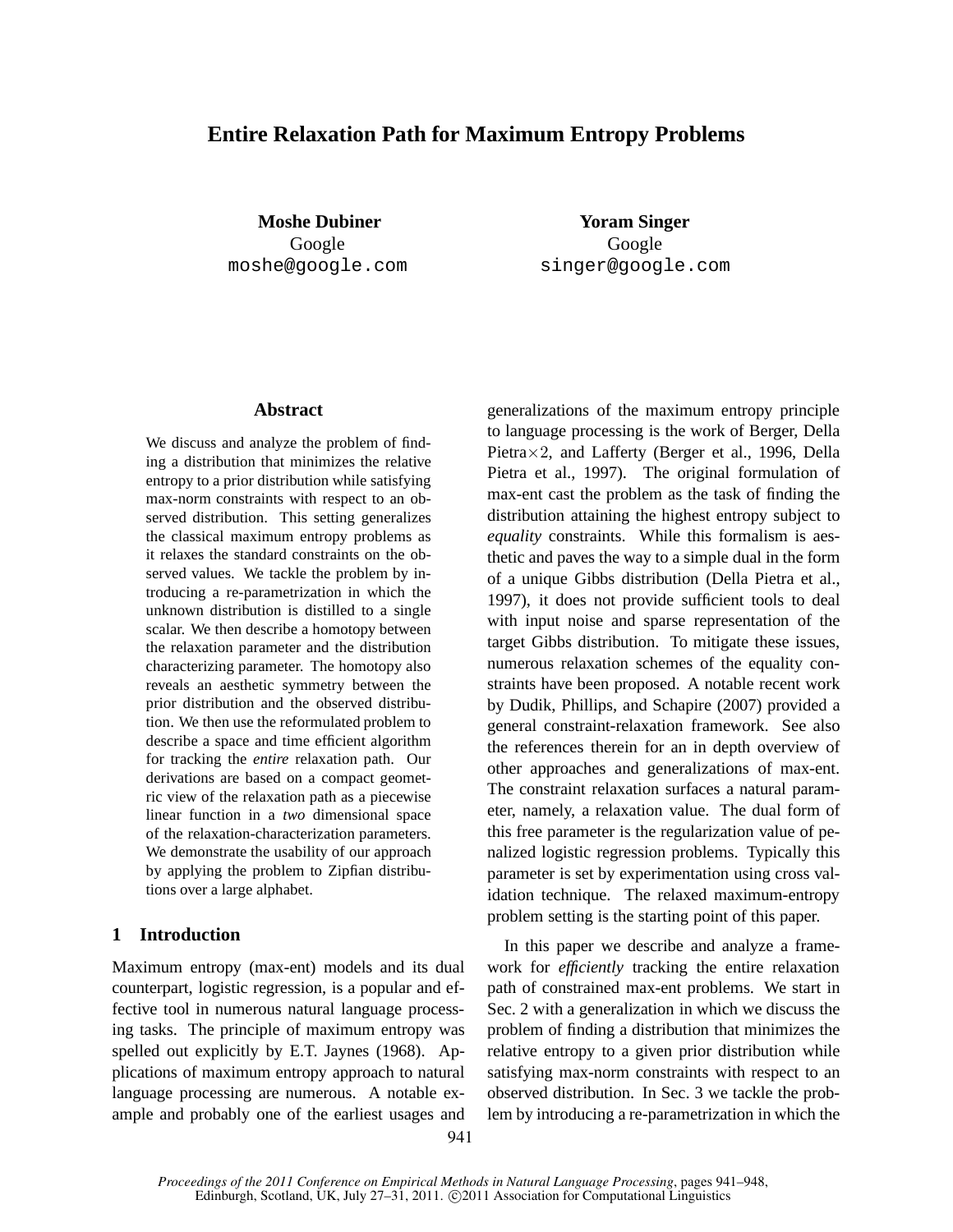unknown distribution is distilled to a single scalar. We next describe in Sec. 4 a homotopy between the relaxation parameter and the distribution characterizing parameter. This formulation also reveals an aesthetic symmetry between the prior distribution and the observed distribution. We use the reformulated problem to describe in Secs. 5-6 space and time efficient algorithms for tracking the *entire* relaxation path. Our derivations are based on a compact geometric view of the relaxation path as a piecewise linear function in a *two* dimensional space of the relaxation-characterization parameters. In contrast to common homotopy methods for the Lasso Osborne et al. (2000), our procedure for tracking the max-ent homotopy results in an uncharacteristically low complexity bounds thus renders the approach applicable for large alphabets. We provide preliminary experimental results with Zipf distributions in Sec. 8 that demonstrate the merits of our approach. Finally, we conclude in Sec. 9 with a brief discussion of future directions.

#### **2 Notations and Problem Setting**

We denote vectors with bold face letters, e.g.  $v$ . Sums are denoted by calligraphic letters, e.g.  $\mathcal{M} =$  $\sum_j m_j$ . We use the shorthand [n] to denote the set of integers  $\{1, \ldots, n\}$ . The *n*'th dimensional simplex, denoted  $\Delta$ , consists of all vectors  $\boldsymbol{p}$  such that,  $\sum_{j=1}^{n} p_j = 1$  and for all  $j \in [n]$ ,  $p_j \ge 0$ . We generalize this notion to multiplicity weighted vectors. Formally, we say that a vector  $p$  with multiplicity  $m$ is in the simplex,  $(p, m) \in \Delta$ , if  $\sum_{j=1}^{n} m_j p_j = 1$ , and for all  $j \in [n]$ ,  $p_j \ge 0$ , and  $m_j \ge 0$ .

The generalized relaxed maximum-entropy problem is concerned with obtaining an estimate  $p$ , given a prior distribution  $u$  and an observed distribution  $q$ such that the relative entropy between  $p$  and  $u$  is as small as possible while  $p$  and  $q$  are within a given max-norm tolerance. Formally, we cast the following constrained optimization problem,

$$
\min_{\boldsymbol{p}} \sum_{j=1}^{n} m_j p_j \log \left(\frac{p_j}{u_j}\right) , \qquad (1)
$$

such that  $(p,m) \in \Delta$ ;  $\|p - q\|_{\infty} \leq 1/\nu$ . The vectors  $u$  and  $q$  are dimensionally compatible with p, namely,  $(q, m) \in \Delta$  and  $(u, m) \in \Delta$ . The scalar 942  $\nu$  is a relaxation parameter. We use  $1/\nu$  rather than  $\nu$  itself for reasons that become clear in the sequel.

We next describe the dual form of  $(1)$ . We derive the dual by introducing Lagrange-Legendre multipliers for each of the constraints appearing in (1). Let  $\alpha_j^+ \geq 0$  denote the multiplier for the constraint  $q_j - p_j \leq 1/\nu$  and  $\alpha_j^- \geq 0$  the multiplier for the constraint  $q_j - p_j \ge -1/\nu$ . In addition, we use  $\gamma$  as the multiplier for the constraint  $\sum_j m_j p_j = 1$ . fter some routine algebraic manipulations we get that the Lagrangian is,

$$
\sum_{j=1}^{n} m_i \left( p_j \log \left( \frac{p_j}{u_j} \right) + \alpha_j (q_j - p_j) + \frac{|\alpha_j|}{\nu} \right) + \gamma \left( \sum_{j=1}^{n} m_j p_j - 1 \right) \quad . \tag{2}
$$

To find the dual form we take the partial derivative of the Lagrangian with respect to each  $p_j$ , equate to zero, and get that  $\log\left(\frac{p_j}{p_j}\right)$  $\overline{u_j}$  $+ 1 - \alpha_j + \gamma = 0$ , which implies that  $p_j \sim u_j e^{\alpha_j}$ . We now employ the fact that  $(p,m) \in \Delta$  to get that the exact form for  $p_j$  is

$$
p_j = \frac{u_j e^{\alpha_j}}{\sum_{i=1}^n m_i u_i e^{\alpha_i}} \tag{3}
$$

Using (3) in the compact form of the Lagrangian we obtain the following dual problem

$$
\max_{\mathbf{\alpha}} - \left\{ \log \left( Z \right) - \sum_{j=1}^{n} m_j q_j \alpha_j + \sum_{j=1}^{n} \frac{m_j}{\nu} |\alpha_j| \right\},\tag{4}
$$

where  $Z = \sum_{j=1}^{n} m_j u_j e^{\alpha_j}$ . We make rather little use of the dual form of the problem. However, the complementary slackness conditions that are necessary for optimality to hold play an important role in the next section in which we present a reformulation of the relaxed maximum entropy problem.

#### **3 Problem Reformulation**

First note that the primal problem is a strictly convex function over a compact convex domain. Thus, its optimum exists and is unique. Let us now characterize the form of the solution. We partition the set of indices in  $[n]$  into three disjoint sets depending on whether the constraint  $|p_j - q_j| \leq 1/\nu$  is active and its form. Concretely, we define

$$
I_{-} = \{1 \leq j \leq n \mid p_{j} = q_{j} - 1/\nu\}
$$
  
\n
$$
I_{0} = \{1 \leq j \leq n \mid |p_{j} - q_{j}| < 1/\nu\}
$$
 (5)  
\n
$$
I_{+} = \{1 \leq j \leq n \mid p_{j} = q_{j} + 1/\nu\}.
$$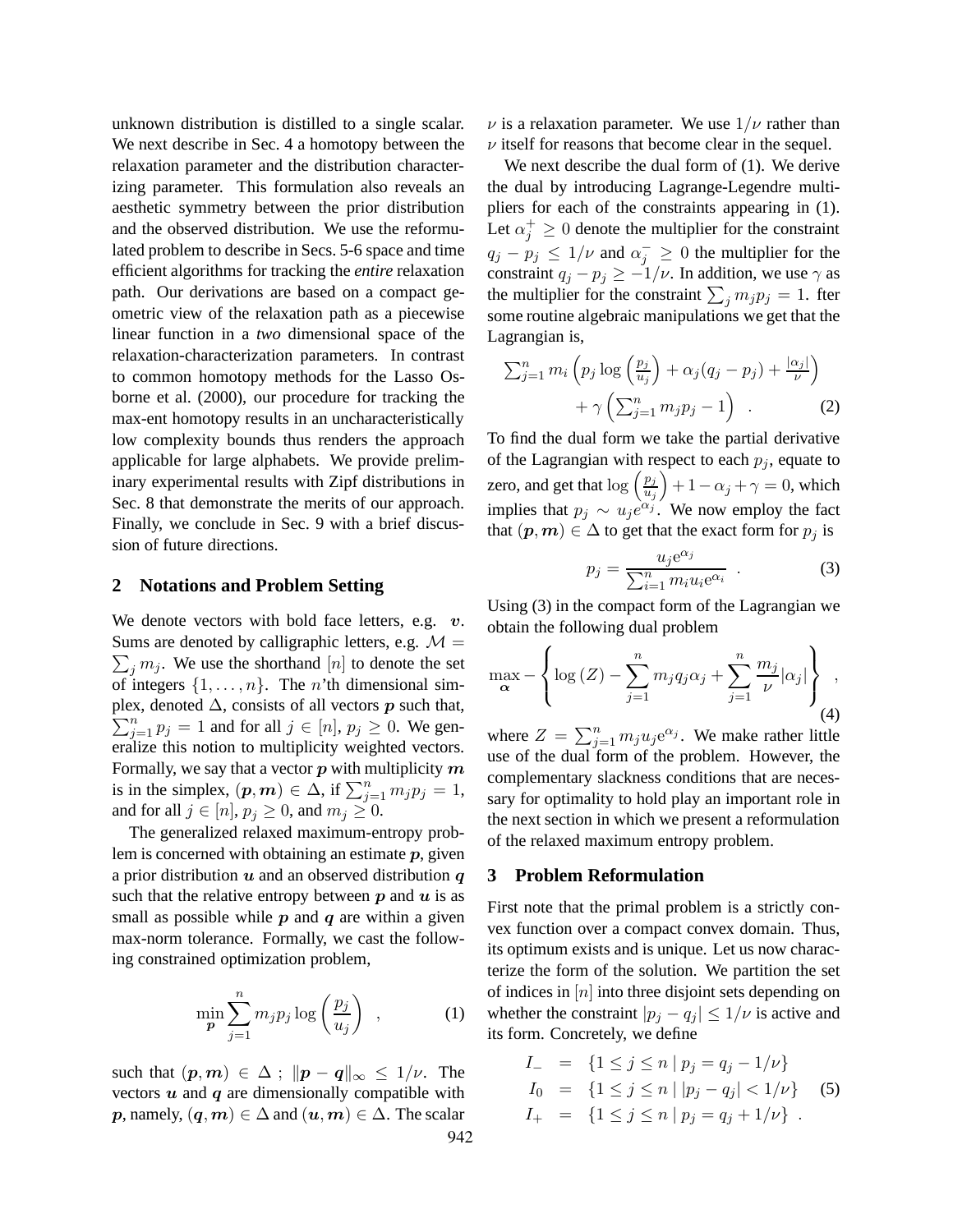

Figure 1: The capping function  $F$ .

Recall that  $Z = \sum_{j=1}^n m_j u_j e^{\alpha_j}$ . Thus, from (3) we can rewrite  $p_j = u_j e^{\alpha_j} / Z$ . We next use the complementary slackness conditions (see for instance (Boyd and Vandenberghe, 2004)) to further characterize the solution. For any  $j \in I$  we must have  $\alpha_j^- = 0$  and  $\alpha_j^+ \ge 0$  therefore  $\alpha_j \ge 0$ , which immediately implies that  $p_j \geq u_j/Z$ . By definition we have that  $p_j = q_j - 1/\nu$  for  $j \in I_-\$ . Combining these two facts we get that  $u_j/Z \leq q_j - 1/\nu$  for  $j \in I_-.$  Analogous derivation yields that  $u_j/Z \geq$  $q_i + 1/\nu$  for  $j \in I_+$ . Last, if the set  $I_0$  is not empty then for each j in  $I_0$  we must have  $\alpha_j^+ = 0$  and  $\alpha_j^- = 0$  thus  $\alpha_j = 0$ . Resorting again to the definition of p from (3) we get that  $p_i = u_j/Z$  for  $j \in I_0$ . Since  $|p_j - q_j| < 1/\nu$  for  $j \in I_0$  we get that  $|u_j/Z - q_j| < 1/\nu$ . To recap, there exists  $Z > 0$  such that the optimal solution takes the following form,

$$
p_j = \begin{cases} q_j - 1/\nu & u_j/Z \le q_j - 1/\nu \\ u_j/Z & |u_j/Z - q_j| < 1/\nu \\ q_j + 1/\nu & u_j/Z \ge q_j + 1/\nu \end{cases}
$$
 (6)

We next introduce an key re-parametrization, defining  $\mu = \nu/Z$ . We also denote by  $F(\cdot)$  the capping function  $F(x) = \max\{-1, \min\{1, x\}\}\.$  A simple illustration of the capping function is given in Fig. 1. Equipped with these definition we can rewrite (6) as follows,

$$
p_j = q_j + \frac{1}{\nu} F(\mu u_j - \nu q_j) \ . \tag{7}
$$

Given  $u$ ,  $q$ , and  $\nu$ , the value of  $\mu$  can be found by using  $\sum_j m_j p_j = \sum_j m_j q_j = 1$ , which implies

$$
G(\nu,\mu) \stackrel{\text{def}}{=} \sum_{j=1}^{n} m_j F(\mu u_j - \nu q_j) = 0 \quad . \quad (8)
$$

We defer the derivation of the actual algorithm for computing  $\mu$  (and in turn  $p$ ) to the next section. In the meanwhile let us continue to explore the rich structure of the general solution. Note that  $\mu$ ,  $\boldsymbol{u}$  are interchangeable with  $\nu, q$ . We can thus swap the roles of the prior distribution with the observed distribution and obtain an analogous characterization. In the next section we further explore the dependence of  $\mu$  on  $\nu$ . The structure we reveal shortly serves as our infrastructure for deriving efficient algorithms for following the regularization path.

## **4** The function  $\mu(\nu)$

In order to explore the dependency of  $\mu$  on  $\nu$  let us introduce the following sums

$$
\mathcal{M} = \sum_{j \in I_+} m_j - \sum_{j \in I_-} m_j
$$
  
\n
$$
\mathcal{U} = \sum_{j \in I_0} m_j u_j
$$
  
\n
$$
\mathcal{Q} = \sum_{j \in I_0} m_j q_j .
$$
  
\n(9)

Fixing  $\nu$  and using (9), we can rewrite (8) as follows

$$
\mu \mathcal{U} - \nu \mathcal{Q} + \mathcal{M} = 0 \tag{10}
$$

Clearly, so long as the partition of  $[n]$  into the sets  $I_+, I_-, I_0$  is intact, there is a simple linear relation between  $\mu$  and  $\nu$ . The number of possible subsets  $I_-, I_0, I_+$  is finite. Thus, the range  $0 < \nu < \infty$ decomposes into a finite number of intervals each of which corresponds to a fixed partition of  $[n]$  into  $I_+, I_-, I_0$ . In each interval  $\mu$  is a linear function of  $\nu$ , unless  $I_0$  is empty. Let  $\nu_{\infty}$  be the smallest  $\nu$  value for which  $I_0$  is empty. Let  $\mu_{\infty}$  be its corresponding  $\mu$  value. If  $I_0$  is never empty for any finite value of  $\nu$ we define  $\nu_{\infty} = \mu_{\infty} = \infty$ . Clearly, replacing  $(\nu, \mu)$ with  $(\kappa \nu, \kappa \mu)$  for any  $\kappa \geq 1$  and  $\nu \geq \nu_{\infty}$  yields the same feasible solution as  $I_+(\kappa \nu) = I_+(\nu)$ ,  $I_-(\alpha \nu) = I_-(\nu)$ . Hence, as far as the original problem is concerned there is no reason to go past  $\nu_{\infty}$ during the process of characterizing the solution. We recap our derivation so far in the following lemma.

**Lemma 4.1** *For*  $0 \leq \nu \leq \nu_{\infty}$ *, the value of*  $\mu$  *as defined by (7) is a unique. Further, the function*  $\mu(\nu)$ *is a piecewise linear continuous function in* ν*. When*  $\nu \geq \nu_{\infty}$  *letting*  $\mu = \mu_{\infty} \nu / \nu_{\infty}$  *keeps (7) valid.* 

We established the fact that  $\mu(\nu)$  is a piecewise linear function. The lingering question is how many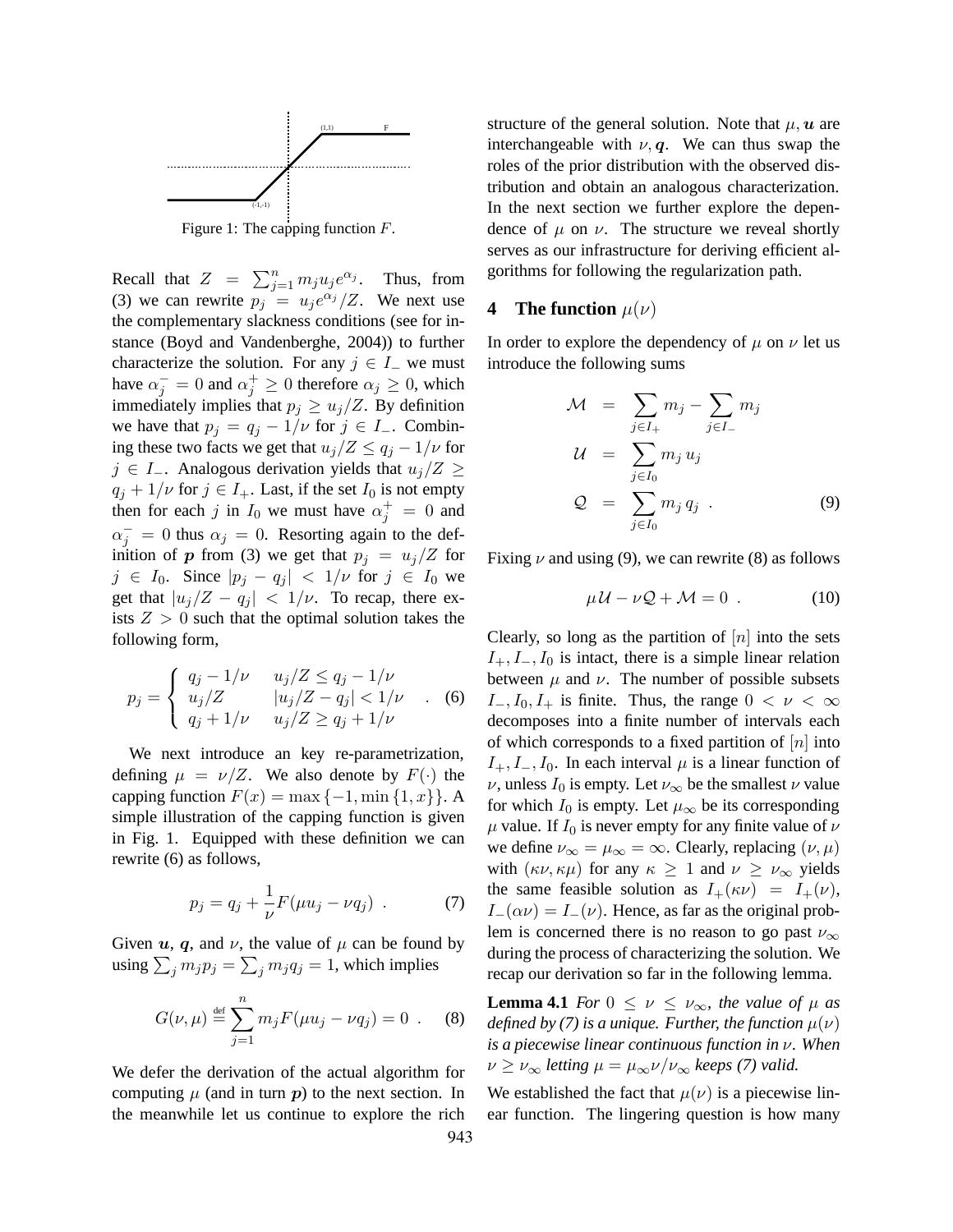linear sub-intervals the function can attain. To study this property, we take a geometric view of the plane defined by  $(\nu, \mu)$ . Our combinatorial characterization of the number of sub-intervals makes use of the following definitions of lines in  $\mathbb{R}^2$ ,

$$
\ell_{+j} = \{ (\nu, \mu) \mid u_j \mu - q_j \nu = +1 \} \tag{11}
$$

$$
\ell_{-j} = \{ (\nu, \mu) \mid u_j \mu - q_j \nu = -1 \} \tag{12}
$$

$$
\ell_0 = \{ (\nu, \mu) \mid \mu \mathcal{U} - \nu \mathcal{Q} + \mathcal{M} = 0 \},
$$
 (13)

where  $-\infty < \nu < \infty$  and  $j \in [n]$ . The next theorem gives an upper bound on the number of linear segments the function  $\mu$ () may attain. While the bound is quadratic in the dimension, for both artificial data and real data the bound is way too pessimistic.

# **Theorem 4.2** *The piecewise linear function*  $\mu(\nu)$ *consists of at most*  $n^2$  *linear segments for*  $\nu \in \mathbb{R}_+$ *.*

**Proof** Since we showed that that  $\mu(\nu)$  is a piecewise linear function, it remains to show that it has at most  $n^2$  linear segments. Consider the two dimensional function  $G(\nu, \mu)$  from (8). The  $(\nu, \mu)$  plane is divided by the 2n straight lines  $\ell_1, \ell_2, \ldots, \ell_n, \ell_{-1}, \ell_{-2}, \ldots, \ell_{-n}$  into at most  $2n^2+1$ polygons. The latter property is proved by induction. It clearly holds for  $n = 0$ . Assume that it holds for  $n - 1$ . Line  $\ell_n$  intersects the previous  $2n - 2$ lines at no more than  $2n - 2$  points, thus splitting at most  $2n - 1$  polygons into two separate polygonal parts. Line  $\ell_{-n}$  is parallel to  $\ell_n$ , again adding at most  $2n - 1$  polygons. Recapping, we obtain at most  $2(n-1)^2 + 1 + 2(2n - 1) = 2n^2 + 1$  polygons, as required per induction. Recall that  $\mu(\nu)$  is linear inside each polygon. The two extreme polygons where  $G(\nu,\mu) = \pm \sum_{j=1}^{n} m_j$  clearly disallow  $G(\nu,\mu) = 0$ , hence  $\mu(\nu)$  can have at most  $2n^2 - 1$ segments for  $-\infty < \nu < \infty$ . Lastly, we use the symmetry  $G(-\nu, -\mu) = -G(\nu, \mu)$  which implies that for  $\nu \in \mathbb{R}_+$  there are at most  $n^2$  segments.

This result stands in contrast to the Lasso homotopy tracking procedure (Osborne et al., 2000), where the worst case number of segments seems to be exponential in  $n$ . Moreover, when the prior  $u$  is uniform,  $u_j = 1/\sum_{j=1}^n m_j$  for all  $j \in [n]$ , the number of segments is at most  $n + 1$ . We defer the analysis of the uniform case to a later section as the proof stems from the algorithm we describe in the sequel.



Figure 2: An illustration of the function  $\mu(\nu)$  for a synthetic 3 dimensional example.



Figure 3: An illustration of the function  $G(\mu)$  for a synthetic 4 dimensional example and a  $\nu = 17$ .

#### **5 Algorithm for a Single Relaxation Value**

Suppose we are given  $u, q, m$  and a specific relaxation value  $\tilde{\nu}$ . How can we find  $p$ ? The obvious approach is to solve the one dimensional monotonically nondecreasing equation  $G(\mu) \stackrel{\text{def}}{=} G(\tilde{\nu}, \mu) = 0$ by bisection. In this section we present a more efficient and direct procedure that is guaranteed to find the optimal solution  $p$  in a finite number of steps. Clearly  $G(\mu)$  is a piecewise linear function with at most  $2n$  easily computable change points of the slope. See also Fig. (5) for an illustration of  $G(\cdot)$ . In order to find the slope change points we need to calculate the point  $(\nu, \mu_i)$  for all the lines  $\ell_{\pm i}$  where  $1 \leq j \leq n$ . Concretely, these values are

$$
\mu_j = \frac{\nu q_{|j|} + \text{sign}(j)}{u_{|j|}} \tag{14}
$$

We next sort the above values of  $\mu_j$  and denote the resulting sorted list as  $\mu_{\pi_1} \leq \mu_{\pi_2} \leq \cdots \leq \mu_{\pi_{2n}}$ . For any  $0 \leq j \leq 2n$  let  $\mathcal{M}_j, \mathcal{U}_j, \mathcal{Q}_j$  be the sums, defined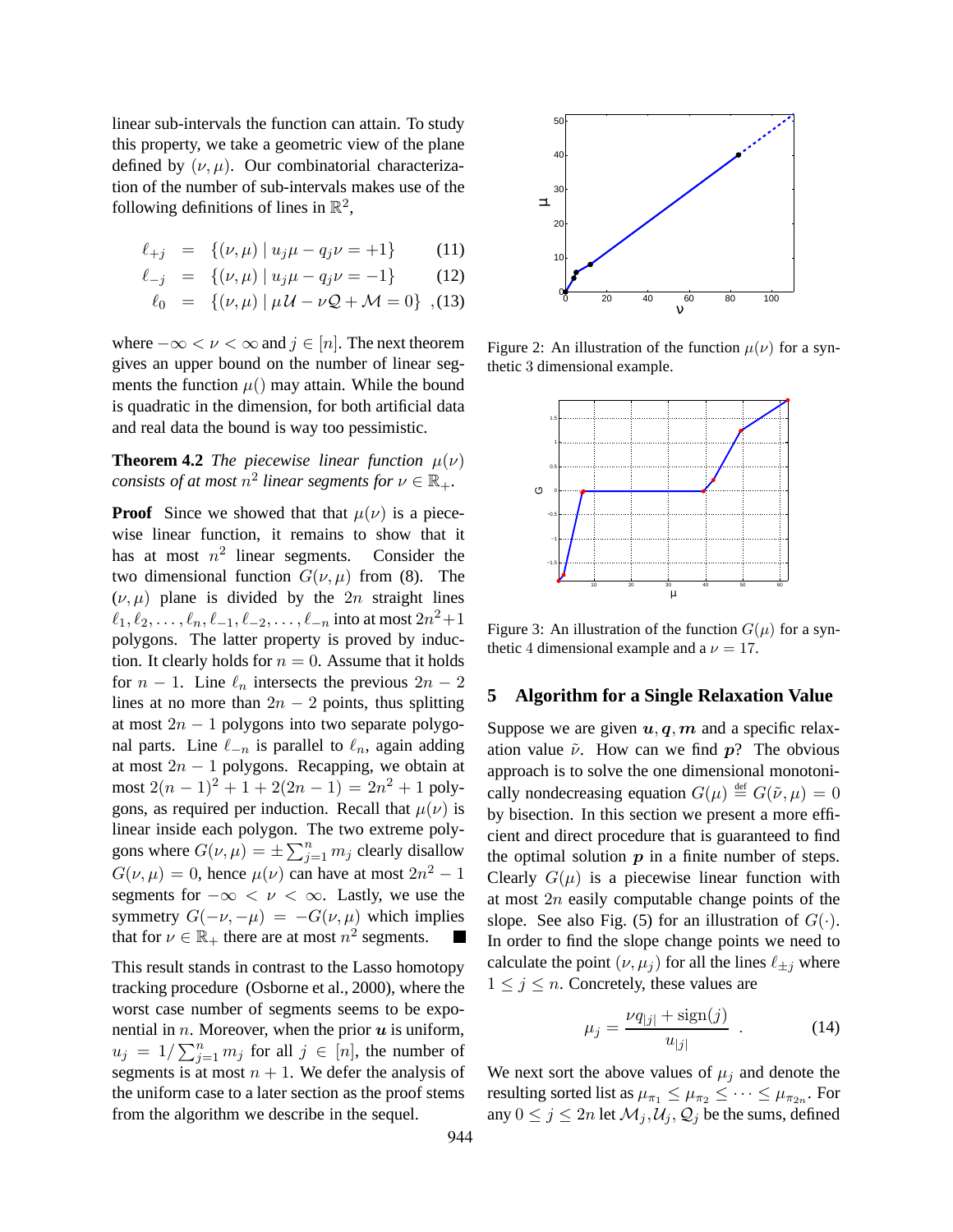in (9), for the line segment  $\mu_{\pi_{j-1}} < \mu < \mu_{\pi_j}$  (denoting  $\mu_{\pi_0} = -\infty$ ,  $\mu_{\pi_{2n+1}} = \infty$ ). We compute the sums  $\mathcal{M}_j, \mathcal{U}_j, \mathcal{Q}_j$  incrementally, starting from  $\mathcal{M}_0 = -\sum_{i=1}^n m_i$ ,  $\mathcal{U}_0 = \mathcal{Q}_0 = 0$ . Once the values of  $j-1$ 'th sums are known, we can compute the next sums in the sequence as follows,

$$
\mathcal{M}_j = \mathcal{M}_{j-1} + m_{|\pi_j|} \n\mathcal{U}_j = \mathcal{U}_{j-1} - \text{sign}(\pi_j) m_{|\pi_j|} u_{|\pi_j|} \n\mathcal{Q}_j = \mathcal{Q}_{j-1} - \text{sign}(\pi_j) m_{|\pi_j|} q_{|\pi_j|}.
$$

From the above sums we can compute the value of the function  $G(\nu,\mu)$  at the end point of the line segment  $(\mu_{\pi_{j-1}}, \mu_{\pi_j})$ , which is the same as the start point of the line segment  $(\mu_{\pi_j}, \mu_{\pi_{j+1}})$ ,

$$
G_j = \mathcal{M}_{j-1} + \mathcal{U}_{j-1} \mu_j - \mathcal{Q}_{j-1} \nu
$$
  
= 
$$
\mathcal{M}_j + \mathcal{U}_j \mu_j - \mathcal{Q}_j \nu
$$
.

The optimal value of  $\mu$  resides in the line segment for which  $G(\cdot)$  attains 0. Such a segment must exist since  $G_0 = \mathcal{M}_0 = -\sum_{i=1}^n m_i < 0$  and  $G_{2n} =$  $-\mathcal{M}_0 > 0$ . Therefore, there exists an index 1  $\leq$  $j < 2n$ , where  $G_j \leq 0 \leq G_{j+1}$ . Once we bracketed the feasible segment for  $\mu$ , the optimal value of  $\mu$  is found by solving the linear equation (10),

$$
\mu = \left( \mathcal{Q}_j \, \nu - \mathcal{M}_j \right) / \mathcal{U}_j \quad . \tag{15}
$$

From the optimal value of  $\mu$  it is straightforward to construct  $p$  using (7). Due to the sorting step, the algorithm's run time is  $O(n \log(n))$  and it takes linear space. The number of operations can be reduced to  $O(n)$  using a randomized search procedure.

#### **6 Homotopy Tracking**

We now shift gears and focus on the main thrust of this paper, namely, an efficient characterization of the *entire* regularization path for the maximum entropy problem. Since we have shown that the optimal solution  $p$  can be straightforwardly obtained from the variable  $\mu$ , it suffices to efficiently track the function  $\mu(\nu)$  as we traverse the plane  $(\nu, \mu)$  from  $\nu = 0$  through the last change point which we denoted as  $(\nu_{\infty}, \mu_{\infty})$ . In this section we give an algorithm that traverses  $\mu(\nu)$  by locating the intersections of  $\ell_0$  with the fixed lines  $\ell_{-n}, \ell_{-n+1}, \ldots, \ell_{-1}, \ell_1, \ldots, \ell_n$  and updating  $\ell_0$  after each intersection.

More formally, the local homotopy tracking follows the piecewise linear function  $\mu(\nu)$ , segment by segment. Each segment corresponds to a subset of the line  $\ell_0$  for a *given* triplet  $(M, U, Q)$ . It is simple to show that  $\mu(0) = 0$ , hence we start with

$$
\nu = 0, \ \mathcal{M} = 0, \ \mathcal{U} = \mathcal{Q} = 1 \ . \tag{16}
$$

We now track the value of  $\mu$  as  $\nu$  increases, and the relaxation parameter  $1/\nu$  decreases. The characterization of  $\ell_0$  remains intact until  $\ell_0$  hits one of the lines  $\ell_i$  for  $1 \leq |j| \leq n$ . To find the line intersecting  $\ell_0$  we need to compute the potential intersection points  $(\nu_i, \mu_i) = \ell_0 \cap \ell_i$  which amounts to calculating  $\nu_{-n}, \nu_{-n+1}, \ldots, \nu_{-1}, \nu_1, \nu_2, \cdots, \nu_n$  where

$$
\nu_j = \frac{\mathcal{M}u_{|j|} + \mathcal{U}\text{sign}(j)}{\mathcal{Q}u_{|j|} - \mathcal{U}q_{|j|}} \tag{17}
$$

The lines for which the denominator is zero correspond to infeasible intersection and can be discarded. The smallest value  $\nu_i$  which is larger than the current traced value of  $\nu$  corresponds to the next line intersecting  $\ell_0$ .

While the above description is mathematically sound, we devised an equivalent intersection inspection scheme which is more numerically stable and efficient. We keep track of partition  $I_-, I_0, I_1$ through the vector,

$$
s_j = \begin{cases} -1 & j \in I_- \\ 0 & j \in I_0 \\ +1 & j \in I_+ \end{cases}
$$

.

Initially  $s_1 = s_2 = \cdots = s_n = 0$ . What kind of intersection does  $\ell_0$  have with  $\ell_j$ ? Recall that  $\frac{Q}{\mathcal{U}}$  is the slope of  $\ell_0$  while  $\frac{q_{|j|}}{u_{|j|}}$  is the slope of  $\ell_j$ . Thus  $\frac{\mathcal{Q}}{\mathcal{U}} > \frac{q_{|j|}}{u_{|j|}}$  $\frac{q_{[j]}}{u_{[j]}}$  means that the  $|j|$ 'th constraint is moving "up" from  $I_-$  to  $I_0$  or from  $I_0$  to  $I_+$ . When  $\frac{Q}{U} < \frac{q_{|j|}}{u_{|j|}}$  $\overline{u_{|j|}}$ the |j|'th constraint is moving "down" from  $I_+$  to  $I_0$ or from  $I_0$  to  $I_-.$  See also Fig. 4 for an illustration of the possible transitions between the sets. For instance, the slope of  $\mu(\nu)$  on the bottom left part of the figure is larger than the slope the line it intersects. Since this line defines the boundary between I<sub>−</sub> and  $I_0$ , we transition from I<sub>−</sub> to  $I_0$ . We need only consider  $1 \leq |j| \leq n$  of the following types. Moving "up" from  $I_$  to  $I_0$  requires

$$
s_{|j|} = -1 \t j < 0 \t Qu_{|j|} - Uq_{|j|} > 0.
$$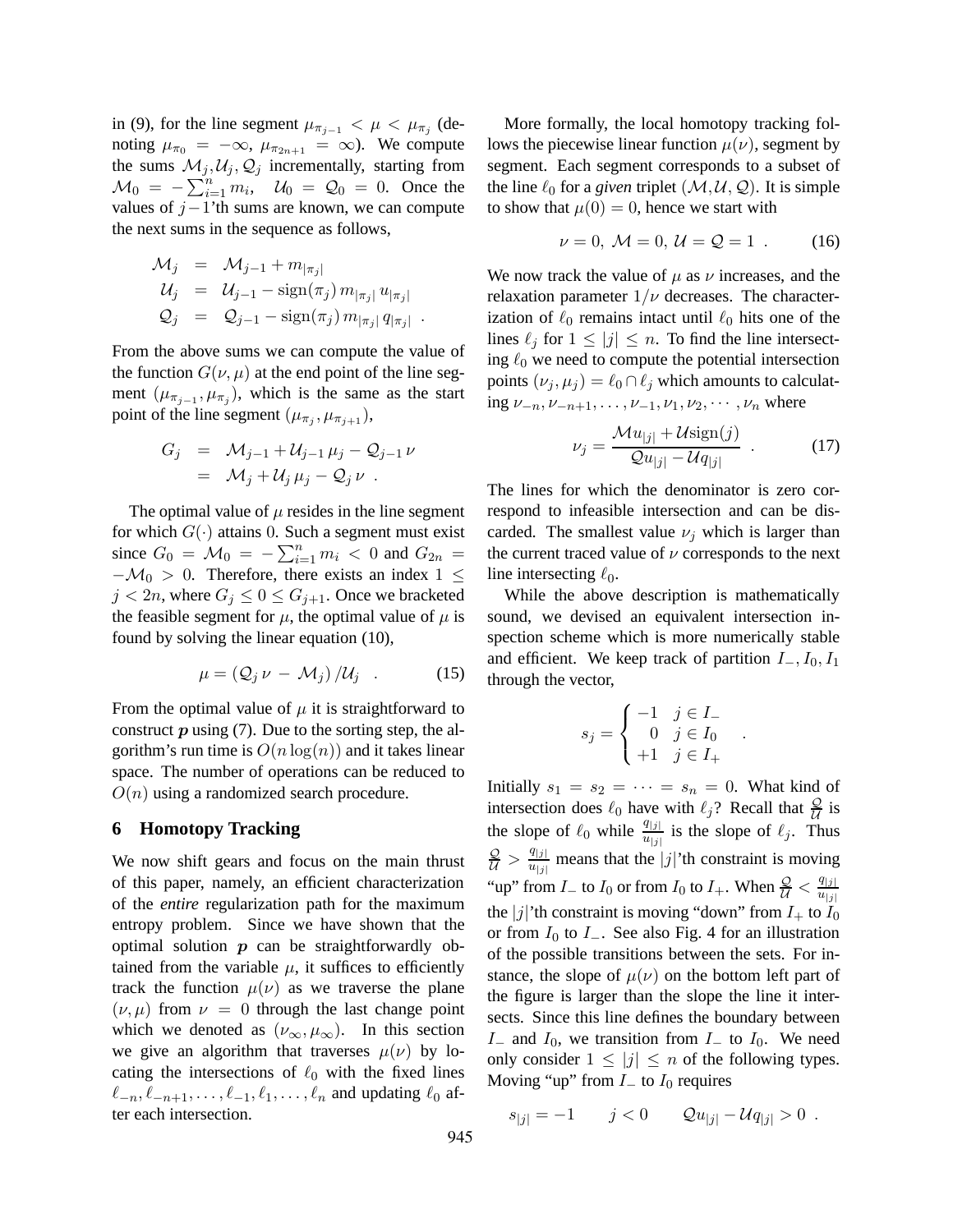

Figure 4: Illustration of the possible intersections between  $\mu(\nu)$  and  $\ell_i$  and the corresponding transition between the sets  $I_{\pm}$ ,  $I_0$ .

Similarly, moving "down" from  $I_+$  to  $I_0$  requires

$$
s_{|j|} = 1 \t j > 0 \t Qu_{|j|} - Uq_{|j|} < 0.
$$

Finally, moving "up" or "down" from  $I_0$  entails

$$
s_{|j|} = 0 \t j(Qu_{|j|} - Uq_{|j|}) > 0.
$$

If there are no eligible  $\nu_i$ 's, we have finished traversing  $\mu$ (). Otherwise let index j belong to the the smallest eligible  $\nu_i$ . Infinite accuracy guarantees that  $\nu_j \geq \nu$ . In practice we perform the update

$$
\nu \leftarrow \max(\nu, \nu_j)
$$
  
\n
$$
\mathcal{M} \leftarrow \mathcal{M} + \text{sign}(\mathcal{Q}u_{|j|} - \mathcal{U}q_{|j|}) m_{|j|}
$$
  
\n
$$
\mathcal{U} \leftarrow \mathcal{U} + (2|s_{|j|}|-1) m_{|j|} u_{|j|}
$$
  
\n
$$
\mathcal{Q} \leftarrow \mathcal{Q} + (2|s_{|j|}|-1) m_{|j|} q_{|j|}
$$
  
\n
$$
s_j \leftarrow s_j + \text{sign}(\mathcal{Q}u_{|j|} - \mathcal{U}q_{|j|}).
$$

We are done with the tracking process when  $I_0$  is empty, i.e. for all  $j s_j \neq 0$ .

The local homotopy algorithm takes  $O(n)$  memory and  $O(nk)$  operations where k is the number of change points in the function  $\mu(\nu)$ . This algorithm is simple to implement, and when  $k$  is relatively small it is efficient. An illustration of the tracking result,  $\mu(\nu)$ , along with the lines  $\ell_{\pm i}$ , that provide a geometrical description of the problem, is given in Fig. 5.

## **7 Uniform Prior**

We chose to denote the prior distribution as  $u$  to underscore the fact that in the case of no prior knowl-



Figure 5: The result of the homotopy tracking for a 4 dimensional problem. The lines  $\ell_j$  for  $j < 0$  are drawn in blue and for  $j > 0$  in red. The function  $\mu(\nu)$  is drawn in green and its change points in black. Note that although the dimension is 4 the number of change points is rather small and does not exceed 4 either in this simple example.

edge  $u$  is the *uniform* distribution,

$$
\mathbf{u} \stackrel{\text{\tiny def}}{=} u_j = \left(\sum_{i=1}^n m_i\right)^{-1}
$$

.

In this case the objective function amounts to the negative entropy and by flipping the sign of the objective we obtain the classical maximum entropy problem. The fact that the prior probability is the same for all possible observations infuses the problem with further structure which we show how to exploit in this section. Needless to say though that all the results we obtained thus far are still valid.

Let us consider a point  $(\nu, \mu)$  on the boundary between  $I_0$  and  $I_+$ , namely, there exist a line  $\ell_{+i}$  such that,

$$
\mu u_i - \nu q_i = \mu u - \nu q_i = 1.
$$

By definition, for any  $j \in I_0$  we have

$$
\mu u_j - \nu q_j = \mu u - \nu q_j < 1 = \mu u - \nu q_i .
$$

Thus,  $q_i < q_j$  for all  $j \in I_0$  which implies that

$$
m_j \mathbf{u} q_j > m_j \mathbf{u} q_i . \qquad (18)
$$

Summing over  $j \in I_0$  we get that

$$
Q u = \sum_{j \in I_0} m_j q_j u > \sum_{j \in I_0} m_j u q_i = U q_i ,
$$

hence,

$$
\frac{q_i}{u_i} = \frac{q_i}{u} < \frac{Q}{U}
$$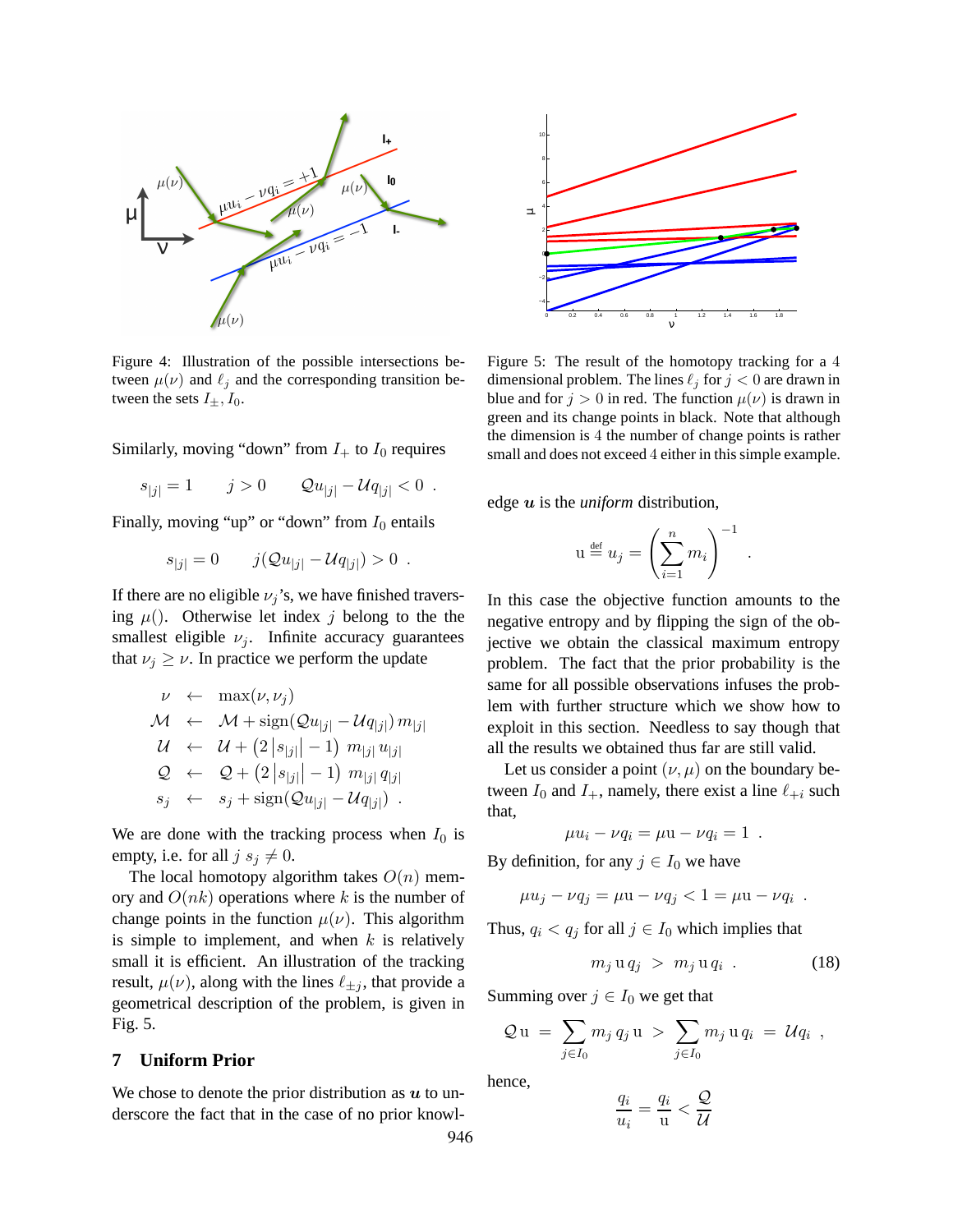and we must be moving "up" from  $I_0$  to  $I_+$  when the line  $\ell_0$  hits  $\ell_i$ . Similarly we must be moving "down" from when  $\ell_0$  hits on the boundary between  $I_0$  and I−. We summarize these properties in the following theorem.

**Theorem 7.1** *When the prior distribution* u *is uniform,*  $I_-(\nu)$  *and*  $I_+(\nu)$  *are monotonically nondecreasing and*  $I_0(\nu)$  *is monotonically nonincreasing*  $in \nu > 0$ . Further, the piecewise linear function  $\mu(\nu)$  *consists of at most*  $n+1$  *line segments.* 

The homotopy tracking procedure when the prior is uniform is particularly simple and efficient. Intuitively, there is a sole condition which controls the order in which indices would enter  $I_{\pm}$  from  $I_0$ , which is simply how "far" each  $q_i$  is from  $u$ , the single prior value. Therefore, the algorithm starts by sorting q. Let  $q_{\pi_1} > q_{\pi_2} > \cdots > q_{\pi_n}$  denote the sorted vector. Instead of maintaining the vector of set indicators s, we merely maintain two indices j− and  $j_+$  which designate the size of  $I_-\,$  and  $I_+\,$  that were constructed thus far. Due to the monotonicity property of the sets  $I_+$  as  $\nu$  grows, the two sets can be written as,  $I_-=\{\pi_j | 1 \leq j < j_-\}$  and  $I_+ = {\pi_j | j_+ < j \leq n}$ . The homotopy tracking procedure starts as before with  $\nu = 0$ ,  $\mathcal{M} = 0$ ,  $U = Q = 1$ . We also set  $j = 1$  and  $j_{+} = n$  which by definition imply that  $I_{\pm}$  are empty and  $I_0 = [n]$ . In each tracking iteration we need to compare only two values which we compactly denote as,

$$
\nu_{\pm} = \frac{\mathcal{M} \mathbf{u} \pm \mathcal{U}}{\mathcal{Q} \mathbf{u} - \mathcal{U} q_{\pi_{j_{\pm}}}}
$$

.

When  $\nu_{-} \leq \nu_{+}$  we just encountered a transition from  $I_0$  to  $I_-\,$  and as we encroach  $I_-\,$  we perform the updates,  $\nu \leftarrow \nu_-, \quad \mathcal{M} \leftarrow \mathcal{M} - m_{\pi_{j_-}}, \quad \mathcal{U} \leftarrow$  $\mathcal{U} - m_{\pi_{j-}}\mathbf{u}, \ \ \mathcal{Q} \leftarrow \mathcal{Q} - m_{\pi_{j-}}q_{\pi_{j-}}, \ \ j_-\leftarrow j_- + 1.$ Similarly when  $\nu_{-} > \nu_{+}$  we perform the updates  $\nu \leftarrow \nu_+, \;\; \mathcal{M} \leftarrow \mathcal{M} \; + \; m_{\pi_{j_+}}, \;\; \mathcal{U} \leftarrow \mathcal{U} \; - \; m_{\pi_{j_+}} \mathrm{u},$  $\mathcal{Q} \leftarrow \mathcal{Q} - m_{\pi_{j_+}} q_{\pi_{j_+}}, \ \ j_+ \leftarrow j_+ - 1.$ 

The tracking process stops when  $j_->j_+$  as we exhausted the transitions out of the set  $I_0$  which becomes empty. Homotopy tracking for a uniform prior takes  $O(n)$  memory and  $O(n \log(n))$  operations and is very simple to implement.

We also devised a global homotopy tracking algorithms that requires a priority queue which facilitates insertions, deletions, and finding the largest element



Figure 6: The number of line-segments in the homotopy as a function of the number of samples used to build the observed distribution q.

in the queue in  $O(log(n))$  time. The algorithm requires  $O(n)$  memory and  $O(n^2 \log(n))$  operations. Clearly, if the number of line segments constituting  $\mu(\nu)$  is greater than  $n \log(n)$  (recall that the upper bound is  $O(n^2)$ ) then the global homotopy procedure is faster than the local one. However, as we show in Sec. 8, in practice the number of line segments is merely linear and it thus suffices to use the local homotopy tracking algorithm.

#### **8 Number of line segments in practice**

The focus of the paper is the design and analysis of a novel homotopy method for maximum entropy problems. We thus left with relatively little space to discuss the empirical aspects of our approach. In this section we focus on one particular experimental facet that underscores the usability of our apparatus. We briefly discuss current natural language applications that we currently work on in the next section.

The practicality of our approach hinges on the number of line segments that occur in practice. Our bounds indicate that this number can scale quadratically with the dimension, which would render the homotopy algorithm impractical when the size of the alphabet is larger than a few thousands. We therefore extensively tested the *actual* number of line segments in the resulting homotopy when  $u$  and  $q$  are Zipf (1949) distributions. We used an alphabet of size 50,000 in our experiments. The distribution  $\boldsymbol{u}$ was set to be the Zipf distribution with an offset parameter of 2, that is,  $u_i \sim 1/(i + 2)$ . We defined a "mother" distribution for  $q$ , denoted  $\bar{q}$ , which is